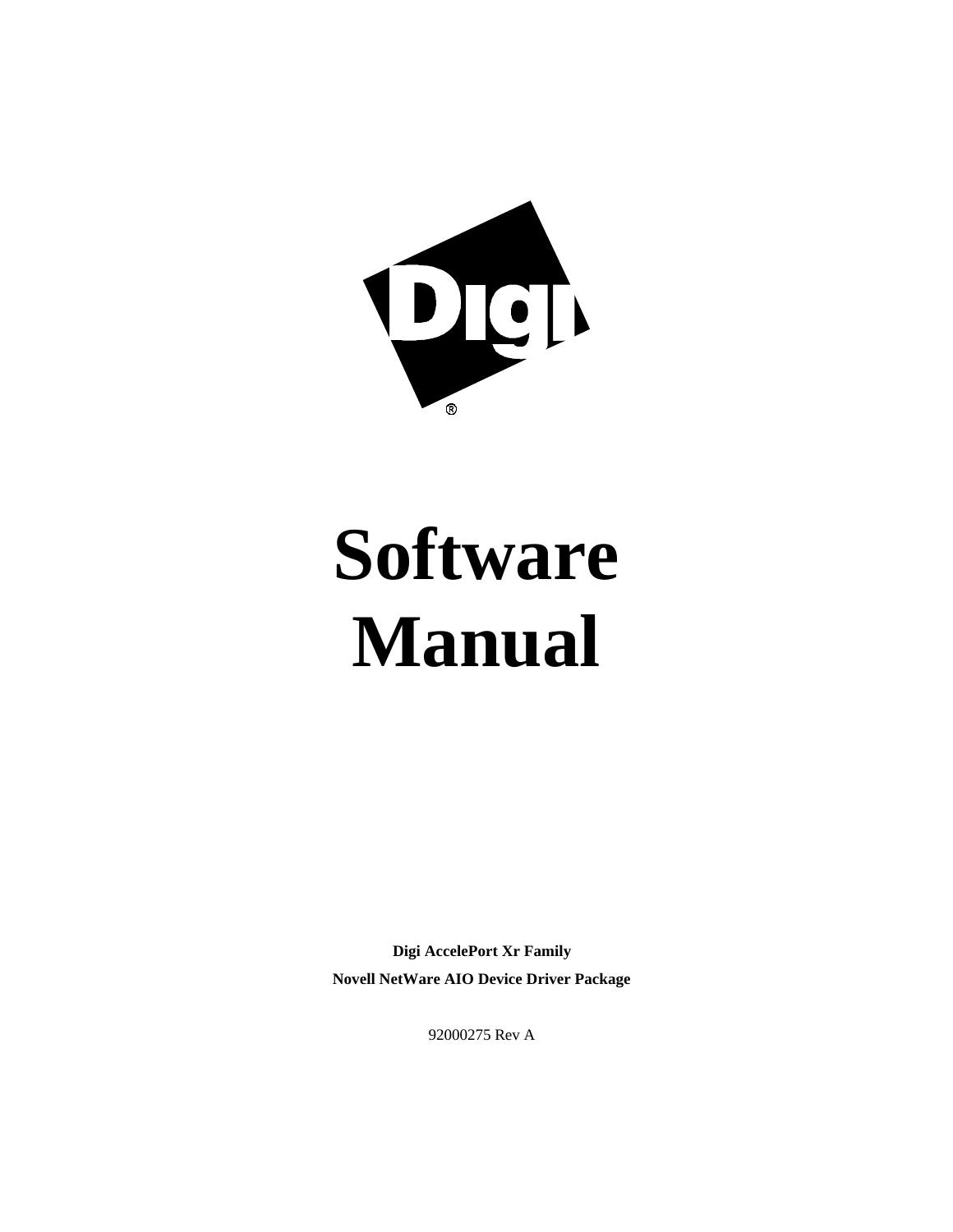AccelePort and the Digi logo are either trademarks or registered trademarks of Digi International Inc. in the United States and/or other countries.

**Xr**, **4r**, **8r**, **Xr 920**, **4r 920** and **8r 920** are trademarks of Digi International Inc.

Novell and NetWare are registered trademarks of Novell, Inc.

All other brand and product names may be the trademarks of their respective holders.

### © Digi International Inc. 1997 All Rights Reserved

Information in this document is subject to change without notice and does not represent a commitment on the part of Digi International.

Digi provides this document "as is", without warranty of any kind, either expressed or implied, including, but not limited to, the implied warranties of fitness or merchantability for a particular purpose. Digi may make improvements and/or changes in this manual or in the product(s) and/or the program(s) described in this manual at any time.

This product could include technical inaccuracies or typographical errors. Changes are periodically made to the information herein; these changes may be incorporated in new editions of the publication.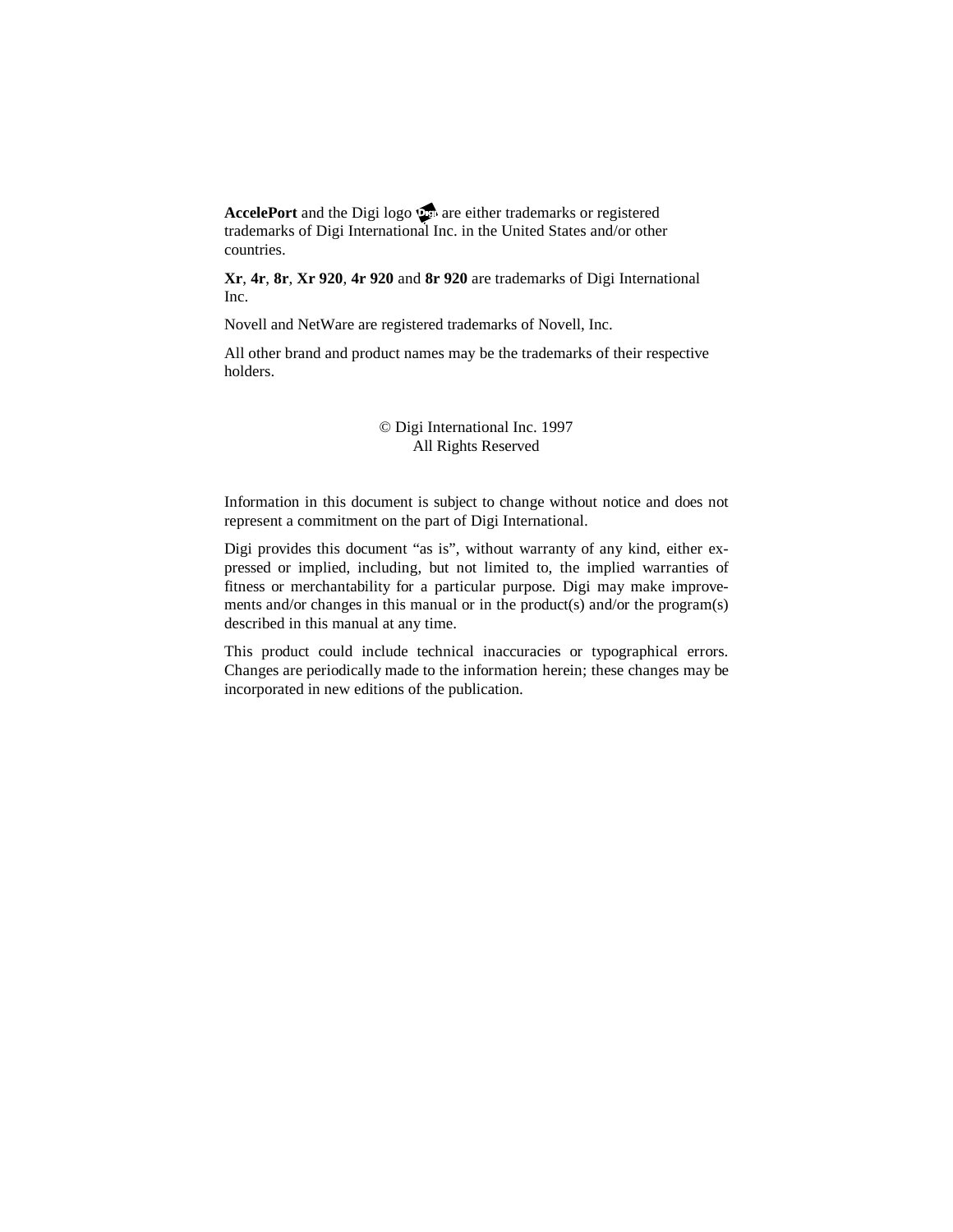# **Table of Contents**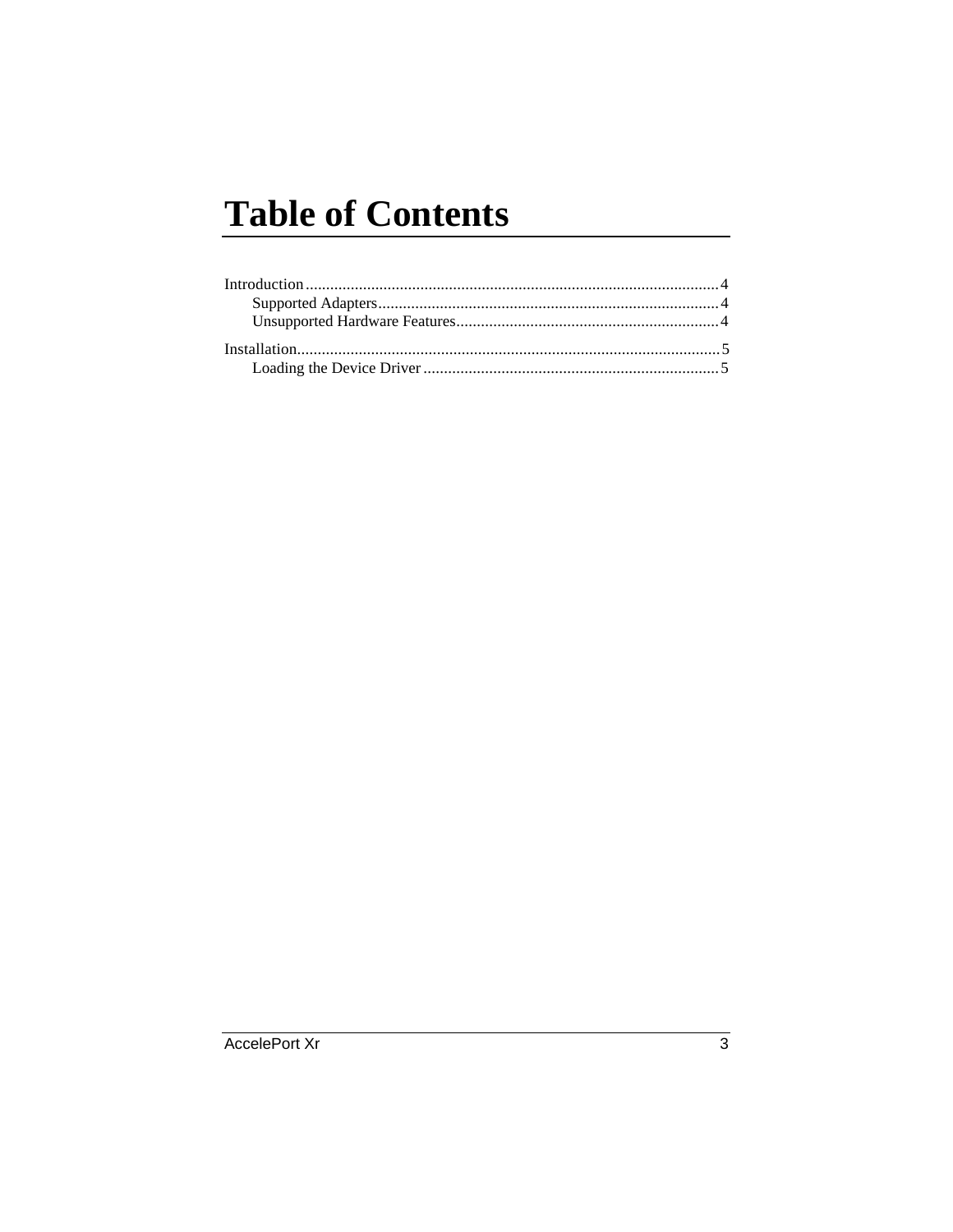## **Introduction**

Digi's support for Novell® compatible asynchronous applications is provided through a universal driver conforming to the "AIO" (Asynchronous Input/Output) specification. Use the AIO driver when Digi hardware is being installed in the file server (or machine with run-time NetWare®).

AIO drivers are loaded on the file server from the system console (or **RCONSOLE**) command line or the **AUTOEXEC.NCF** file. Installation is performed simply by copying the driver files from the distribution diskette to the system directory of the file server.

### **Supported Adapters**

The following Digi AccelePort<sup>®</sup> adapters are supported by this device driver:

- AccelePort Xr ISA (up to 7 adapters per system)
- AccelePort Xr PCI (up to 7 adapters per system)
- AccelePort Xr 920 ISA (up to 7 adapters per system)
- AccelePort Xr 920 PCI (up to 7 adapters per system)

### **Unsupported Hardware Features**

This driver uses no interrupts from the AccelePort Xr adapter.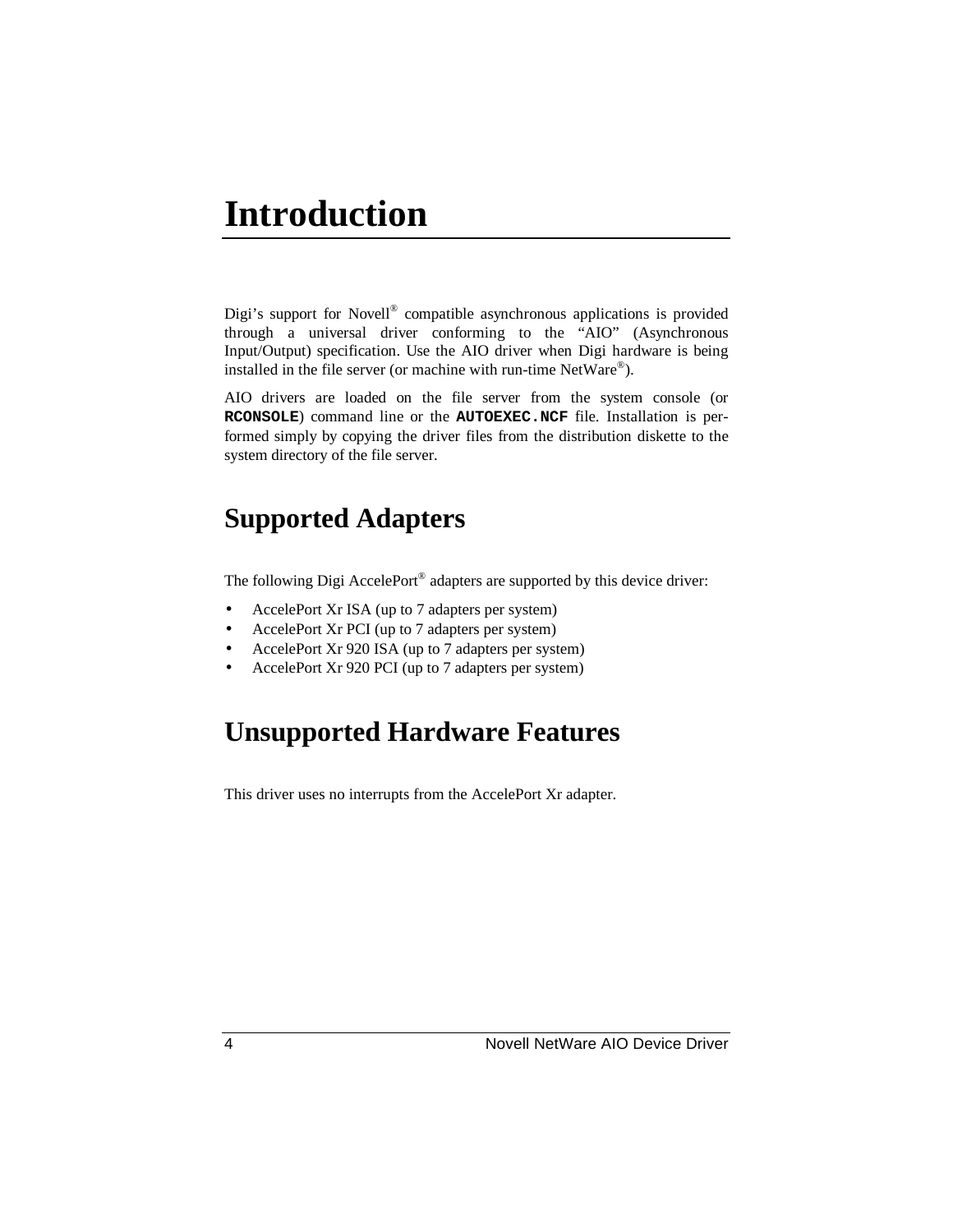# **Installation**

To install the Digi AIO driver, simply copy the relevant files to your file server (although the driver can be loaded from the file server floppy, this will not be a typical way to set-up a system). The Digi AIO driver files should be copied to the system directory of the file server, typically called **F:\SYSTEM**. Copy the files from a workstation to the file server with these commands:

**COPY A:\XR\AIODGXR.NLM F:\SYSTEM COPY A:\XR\AIODGMEM.NLM F:\SYSTEM COPY A:\XR\AIODGXRI.ADI F:\SYSTEM\AIO COPY A:\XR\AIODGXRP.ADI F:\SYSTEM\AIO COPY A:\XR\AIODG8RI.ADI F:\SYSTEM\AIO COPY A:\XR\AIODG8RP.ADI F:\SYSTEM\AIO**

### **Loading the Device Driver**

If you are running NetWare Connect 2.0, the driver load command line is configured from within the NetWare Connect Console. See the NetWare Connect 2.0 manual for information on installing AIO device drivers. Note that the driver files listed above must be in the **SYS:SYSTEM** directory (**SYS:SYSTEM\AIO** for the **.ADI** files) so that Connect 2.0 can select **AIODGXR.NLM** as a loadable driver.

If you are running NetWare Connect 1.x, you must load the driver by hand. The user supplies information to the driver through a set of command line parameters at load time. Some or all of the parameters are optional, depending upon the type of adapter you are using. On ISA bus servers, the driver must be loaded for each adapter. On PCI bus servers, the driver must be loaded for each ISA adapter, if present, then once for all PCI adapters.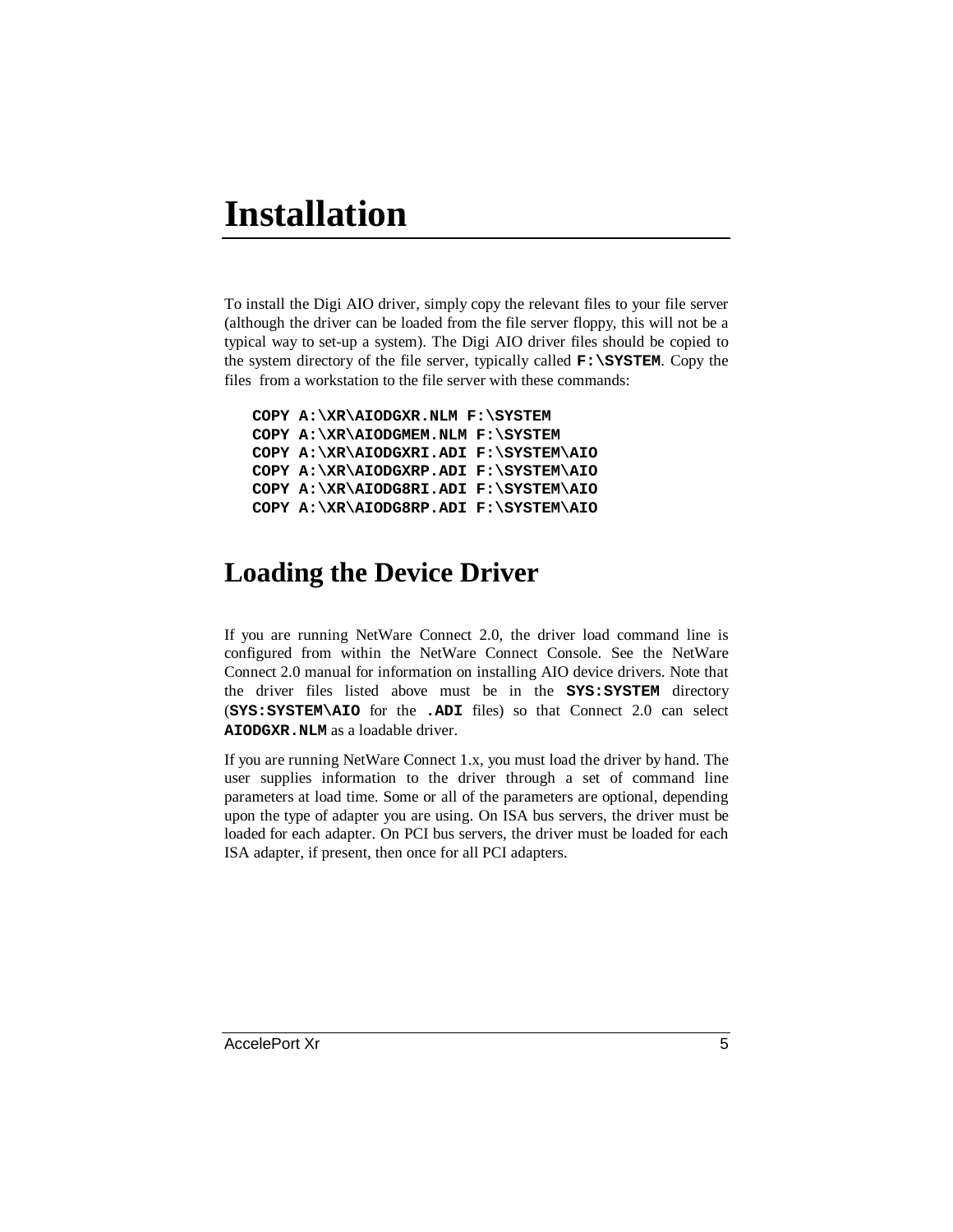The **load** command has the following general syntax:

**load aiodgxr** {*parameters*}

The final form of the command is determined by which adapter is installed, and the bus type of the computer (PCI or ISA). The variants of the command syntax follow. Parameters enclosed in brackets [ ] are optional parameters.



In systems with both PCI and ISA adapters, the ISA drivers must be loaded *before* the PCI driver.

#### **AccelePort Xr - ISA adapters:**

**load aiodgxr port=***xxx* **mem=***xxxxx* [**name=***bname*][**node=0**][**altp**[**=***mask*]] [**fastbaud**]

### **AccelePort Xr - PCI adapters (load** *after* **ISA adapters):**

- **load aiodgxr** [**altp**[**=***mask*[**,***mask*[**,***mask*[**,***mask*[**,***mask*[**,***mask*[**,***mask*]]]]]]]] [**fastbaud**]
- **port=***xxx* This parameter is the adapter's 3 digit hex I/O port address. For example: **port=324**. Valid port addresses are **104**, **114**, **124**, **204**, **224**, **304** and **324** for ISA adapters.

Each adapter must have a unique I/O port address, which must not be used by any other device in the system.

**mem=***xxxxx* This parameter is the 5 digit hex starting address of the adapter's dual-ported memory. For example: **mem=d0000**. The device driver supports the following 32K starting addresses: **80000**, **88000**, **90000**, **98000**, **A0000**, **A8000**, **B0000**, **B8000**, **C0000**, **C8000**, **D0000**, and **D8000**—typically, the addresses from **C0000** to **D8000** will be the only addresses available in your server. AccelePort Xr ISA adapters may share the same memory address, since only one adapter's memory is turned on at a time.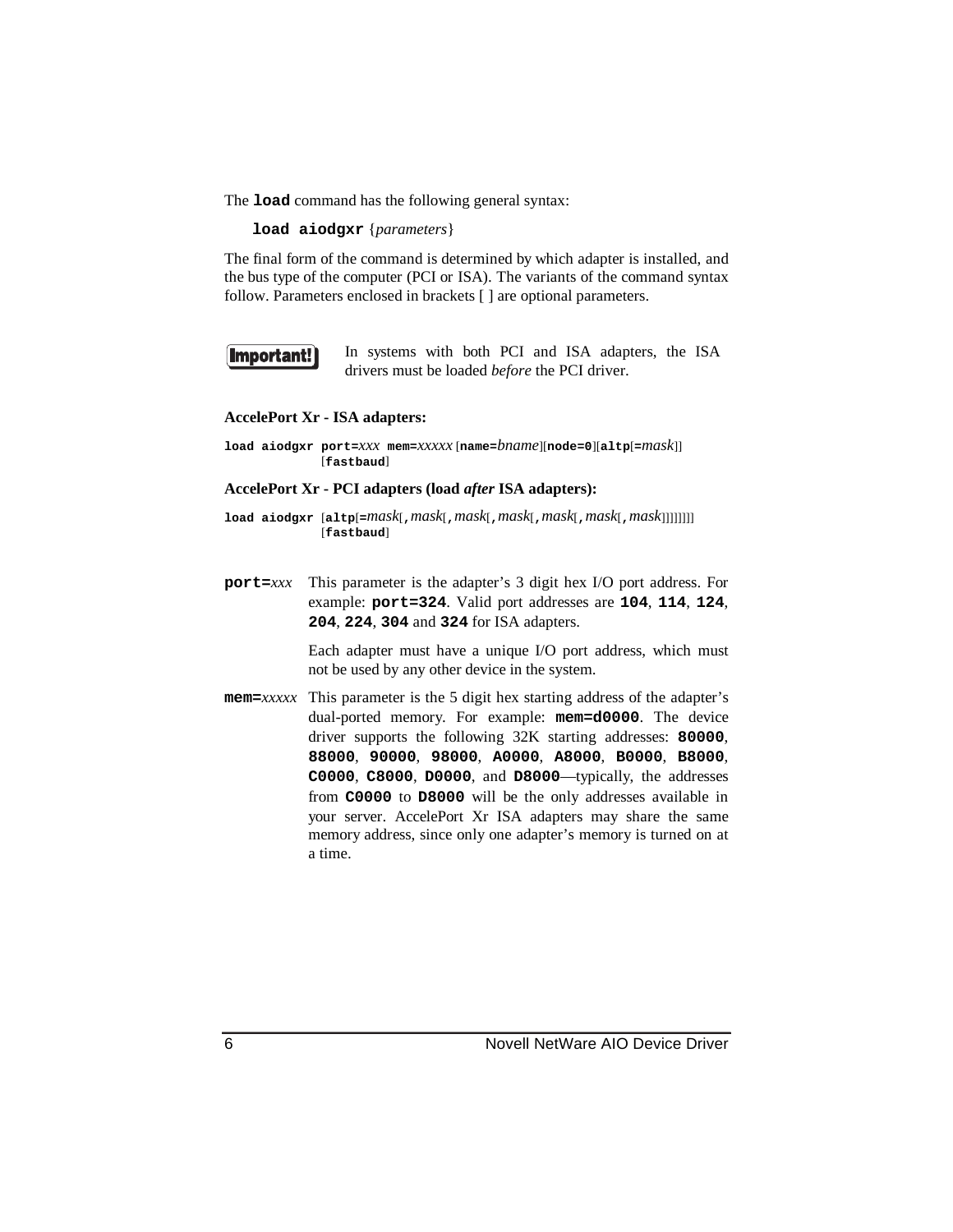#### **name=***bname*:

This parameter is optional and allows you to specify up to a 10 character name to identify the adapter. *bname* may consist of any combination of alphanumerical characters. If you do not specify a name, one will be assigned by the driver. Following is a list of the adapter's I/O port addresses or slot numbers and the associated default names and adapter numbers:

| <b>Port Address</b> | <b>Default Name</b> | <b>Adapter Number</b> |
|---------------------|---------------------|-----------------------|
| 104h                | DigitXr00           | 0                     |
| 114h                | DigiXr01            |                       |
| 124h                | DigiXr02            | 2                     |
| 204h                | DigiXr03            | 3                     |
| 224h                | DigiXr04            | 4                     |
| 304h                | DigiXr05            | 5                     |
| 324h                | DigiXr06            | 6                     |
|                     |                     |                       |

PCI adapters are numbered in the order in which they were found.

**node=0** This parameter must be used if you are using **AIO.NLM** version 1.0.2 or earlier. These versions of AIO need sequential adapter numbers based on the load order of the driver. (The first adapter loaded will be assigned #0, the second adapter will be assigned #1 and so on.) Using the **node=0** parameter informs the driver to assign adapter numbers sequentially. If this parameter is omitted, the driver will assign adapter numbers based on the I/O port address as defined above. The parameter is effective only when used in the first **load** command, and determines the method by which subsequently loaded adapters will be numbered.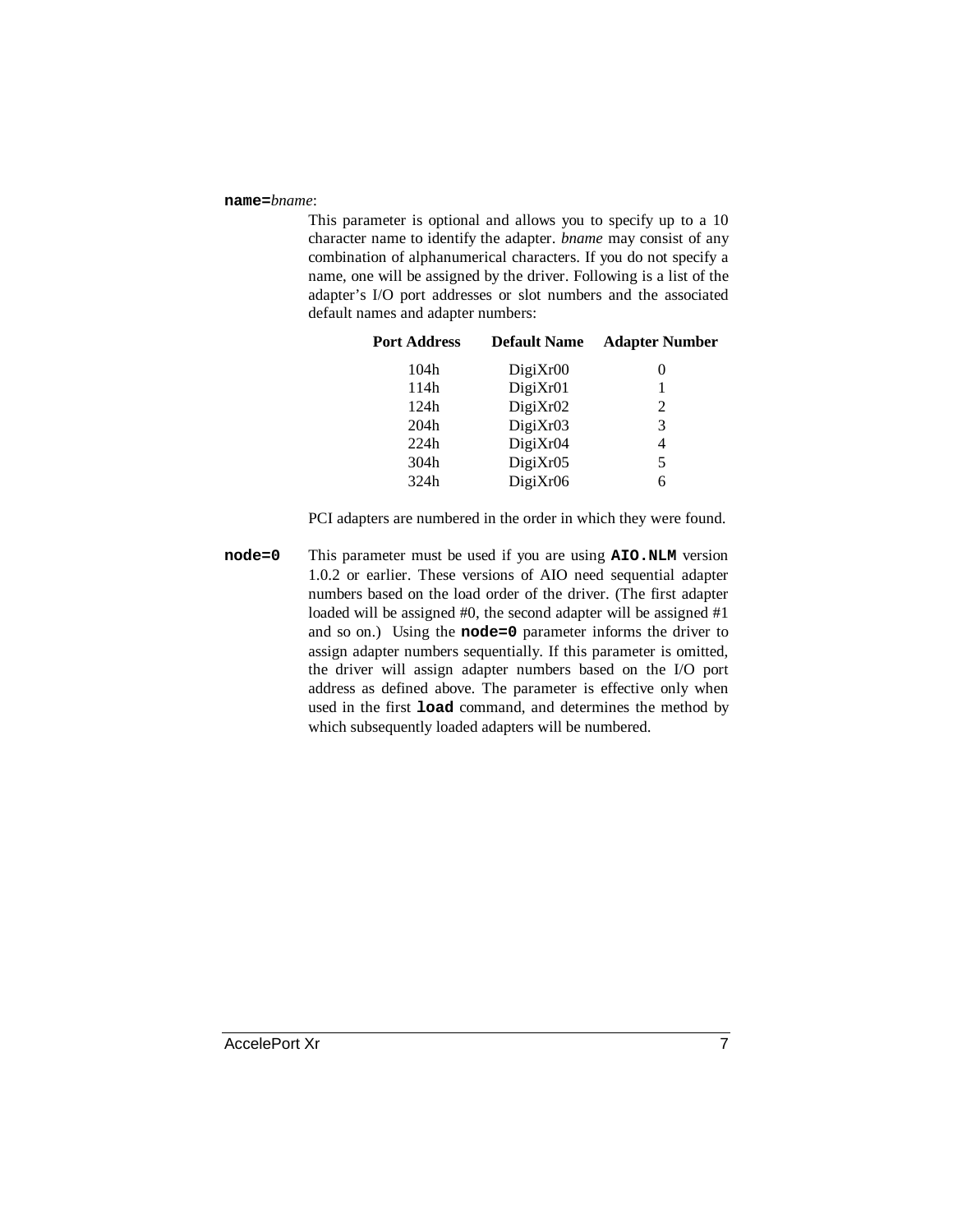### **altp[=***mask***]**

The standard wiring for AccelePort Xr adapters equipped with RJ-45 connectors places the modem control lines RI (Ring Indicator) and DCD (Data Carrier Detect) on pins 1 and 10, respectively, which makes them inaccessible to an 8-pin RJ-45 plug. While RI is seldom used, DCD is necessary for most modem applications. To facilitate the use of 8-pin RJ-45 plugs, a software feature called "**ALTPIN**" has been included with this device driver. When ALTPIN is active, DCD is swapped with DSR (Data Set Ready), which is on pin 1 of an 8-pin RJ-45 plug.

This parameter is optional and allows you specify that you want to activate the driver's ALTPIN option. When this parameter is entered as just "**altp**", all ports on the adapter will operate with the ALTPIN option active. When entered as "**altp=***mask*" the driver uses the hex mask to determine which ports will use the ALTPIN feature. For example :





This will activate ALTPIN on ports 5-8. The mask can be up to 16 hex digits long to activate ALTPIN on up to 64 ports.